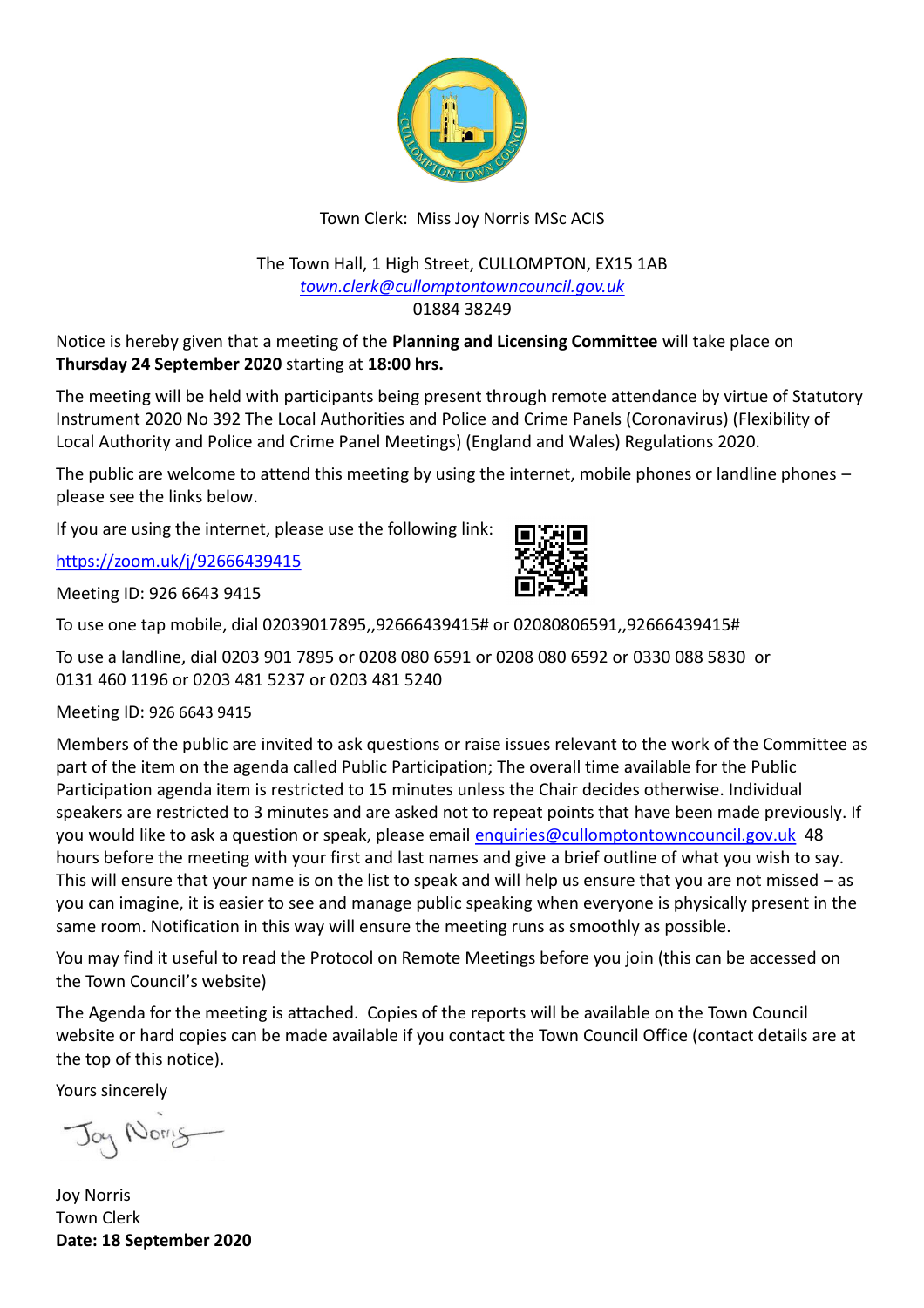# **AGENDA**

## **Planning and Licensing Committee 24 September 2020**

**Committee Membership:** Councillors E Andrews, G Guest (Chair), K Haslett, J Johns, L Knight, J Lochhead, M Rowe and M Smith.

**PUBLIC PARTICIPATION:** 15 minutes is set aside as a specific agenda item to enable members of the public to bring issues relevant to the Committee to the attention of Councillors. Up to 3 minutes is allowed for each person. Members of the public will only be permitted to speak during the Public Participation agenda item.

### 1. **Chair's Announcements**

The Chair may make announcements relevant to the work of the Committee. Note: Announcements are for information only and not for debate, discussion or questioning.

### 2. **Member Questions**

This agenda item is to give Councillors an opportunity to ask questions which are relevant to the work of the Committee.

Note: questions are to be for the purpose of obtaining information and not for debate nor discussion.

### 3. **Apologies for Absence**

To receive apologies for absence.

### 4. **Declarations of Interests**

To receive any Declarations of Interest from Councillors and Officers in respect of matters to be considered at this meeting, together with an appropriate statement regarding the nature of the interest.

Councillors and Officers are reminded of the requirement to declare any interest, including the type of interest, and reason for that interest, either at this stage of the meeting or as soon as they become aware of that interest.

#### 5. **Minutes**

To agree the minutes of the Planning and Licensing Committee meeting held on 13 August 2020 (Supporting Paper A) and 27 August 2020 (Supporting Paper B).

## 6. **Public Participation**

15 minutes is set aside at the beginning of the meeting to enable members of the public to raise matters which are relevant to the work of the Committee. Up to 3 minutes is allowed for each question. It may not be possible to reply straightaway and the question may only be noted and a written response sent at a later date.

## 7. **Planning Matters**

To consider and make comment on the following planning applications received by the Planning Authority and available to view on the [Planning Portal](https://planning.middevon.gov.uk/online-applications/applicationDetails.do?activeTab=documents&keyVal=QEYF1XKS05K00) (Supporting Paper C):

a. Land and Buildings at NGR 302571 105884 (Knightswood Farm), Cullompton [\(20/00771/FULL\)](https://planning.middevon.gov.uk/online-applications/applicationDetails.do?activeTab=documents&keyVal=QAZI2UKS07T00). Change of use of 3 agricultural buildings to storage (Use Class B8).